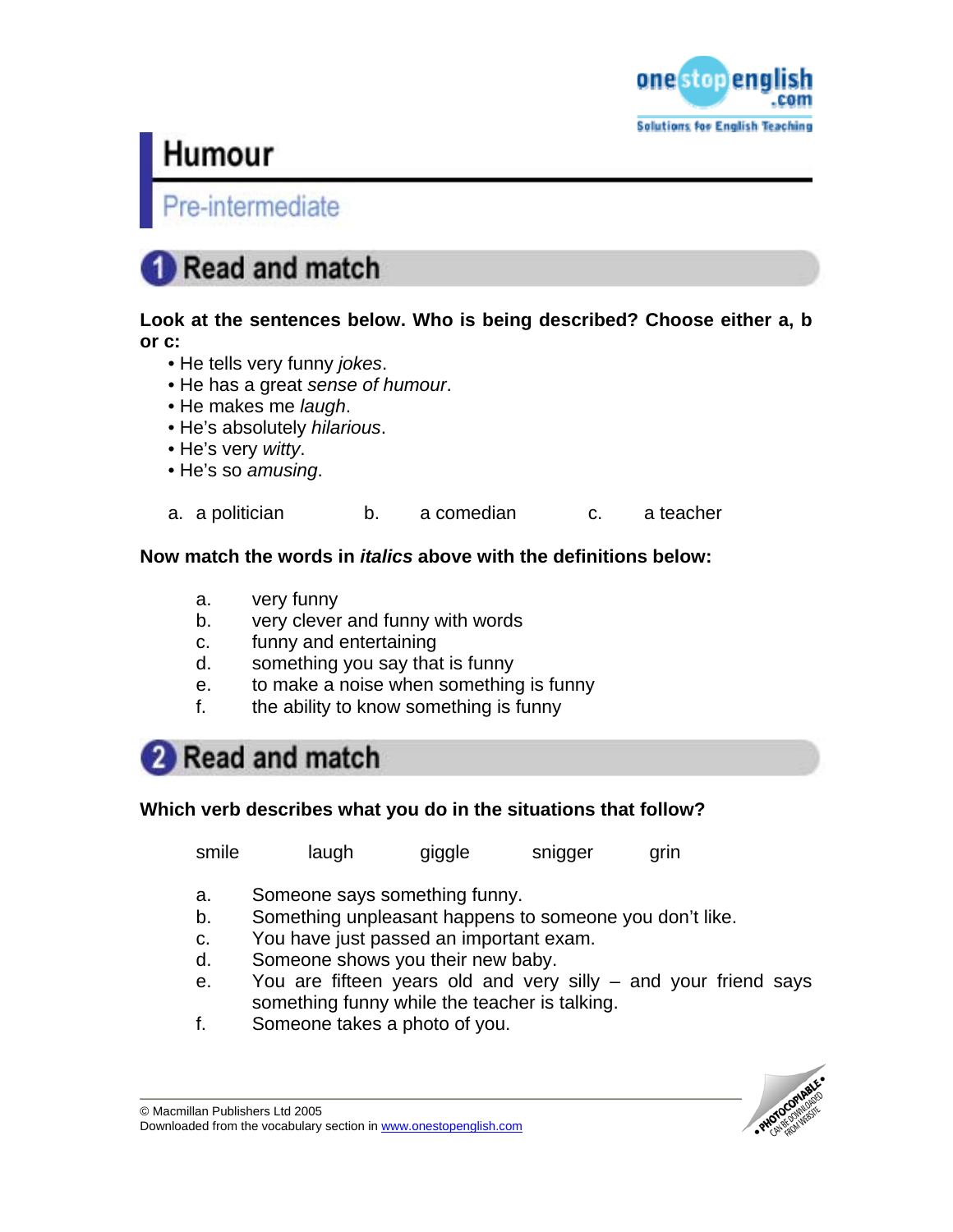

e-intermediate

## **8** Fill the gaps

### **Which of the words in question 2 would you use to complete these expressions? You will need to change the form of the words:**

- a. He had won. He was so happy he \_\_\_\_\_\_\_\_\_\_\_\_\_\_ *from ear to ear*.
- b. During the lesson, three girls at the back *got the* \_\_\_\_\_\_\_\_\_\_\_\_\_\_\_ and had to leave.
- c. I'm going to *wipe that \_\_\_\_\_\_\_\_\_\_\_\_ off your face*. The next time you speak in class, you will go and see the headmaster.
- d. *Stop \_\_\_\_\_\_\_\_\_\_\_\_\_\_ at me*! I didn't mean to fall in the water. It's not fair.
- e. Look at the camera, and *give me a big*

## Read and match

## **Match the first line of the children's jokes with the second line (the punch line):**

## **A**

What did the big telephone say to the little telephone? Why is Sunday so strong? Why was the doctor angry? What do people watch on TV at breakfast time? Why did the teacher wear sunglasses? **B**  He had no patients. You are too young to be engaged. Cereals. The other days are week days. His students were very bright

**Note:** The jokes above are funny (for children!) because one word in each joke has two meanings. These words are homonyms (one word with two meanings). For example, fine  $=$  good, as in a fine day, or something you must pay, as in a parking fine). Homophones are two words that look different and have different meanings, but sound the same, for example male and mail.

**Which words in B are homonyms and which are homophones? Can you think of other examples of homonyms and homophones in English?** 

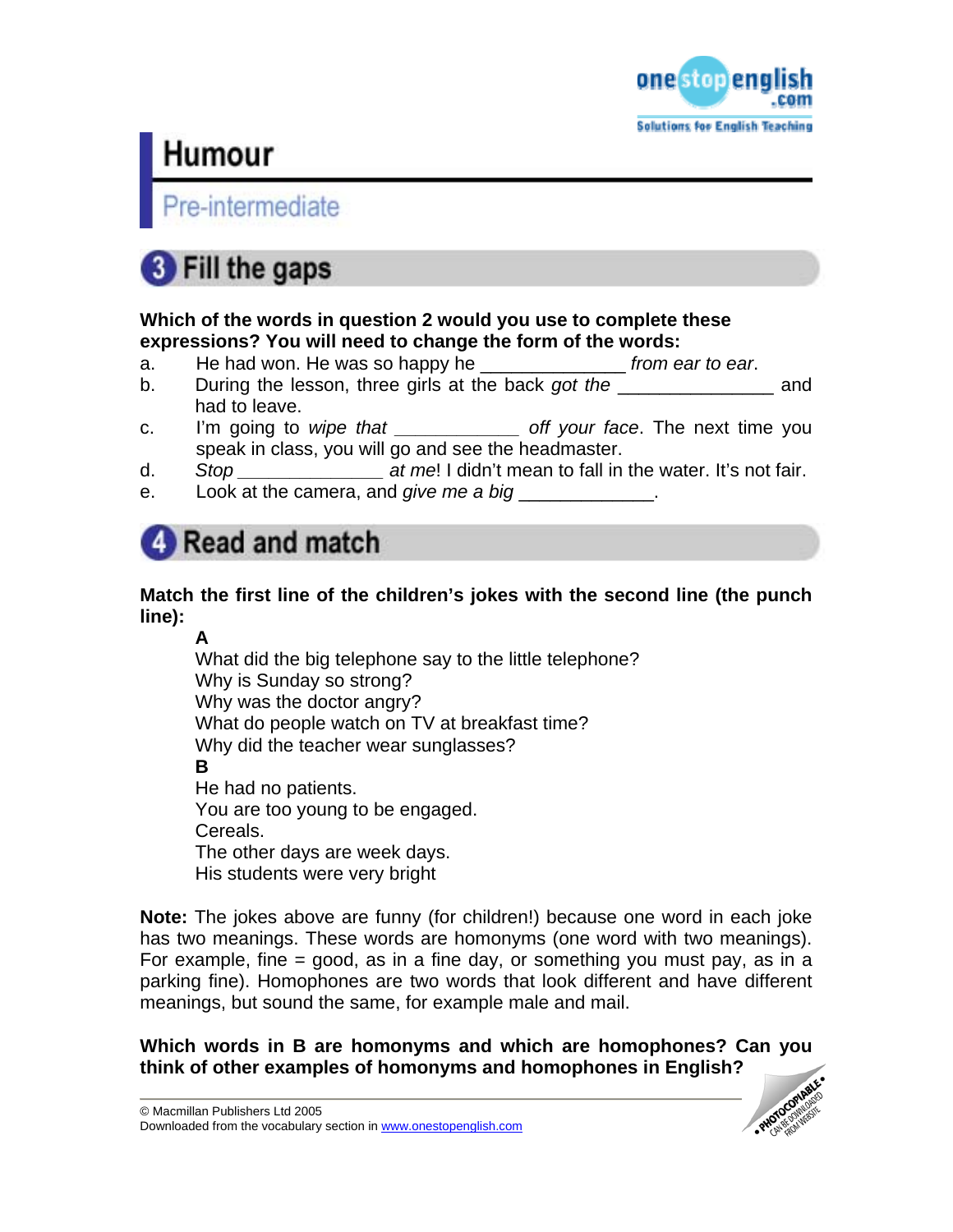

Pre-intermediate

## **Question time!**

**Look at the words and phrases and answer the questions:** 

|                                                                 | a) a racist joke   | a sick joke | a practical joke                                      |
|-----------------------------------------------------------------|--------------------|-------------|-------------------------------------------------------|
| Which two should you not tell? Which one do you play on people? |                    |             |                                                       |
| b)                                                              |                    |             | He pulled her leg. He teased her. He made fun of her. |
| Which one is unkind?                                            |                    |             |                                                       |
| C)                                                              | Feel funny.        | Go funny.   | See the funny side.                                   |
| In these phrases does funny mean strange or amusing?            |                    |             |                                                       |
| d)                                                              | Make a joke.       | Get a joke. | Crack a joke.                                         |
| Which verbs mean tell a joke? Which verb means understand?      |                    |             |                                                       |
| e)                                                              | a comedian a clown |             | a satirist                                            |
| $[0.00]$                                                        |                    |             |                                                       |

**Which one tells jokes? Which writes jokes against politicians? Which plays practical jokes?** 

## **6** Group discussion

**What makes you laugh? Choose from the types of things that make us laugh below, then think of some examples from your own experience.** 

Good jokes **Practical jokes** Comedy films Comics and cartoons Things people in my family say

Sitcoms on TV (For example?) Some comedians (For example?) Political satire Things that happen to people I know

## **Talk to your partner about what makes him or her laugh.**

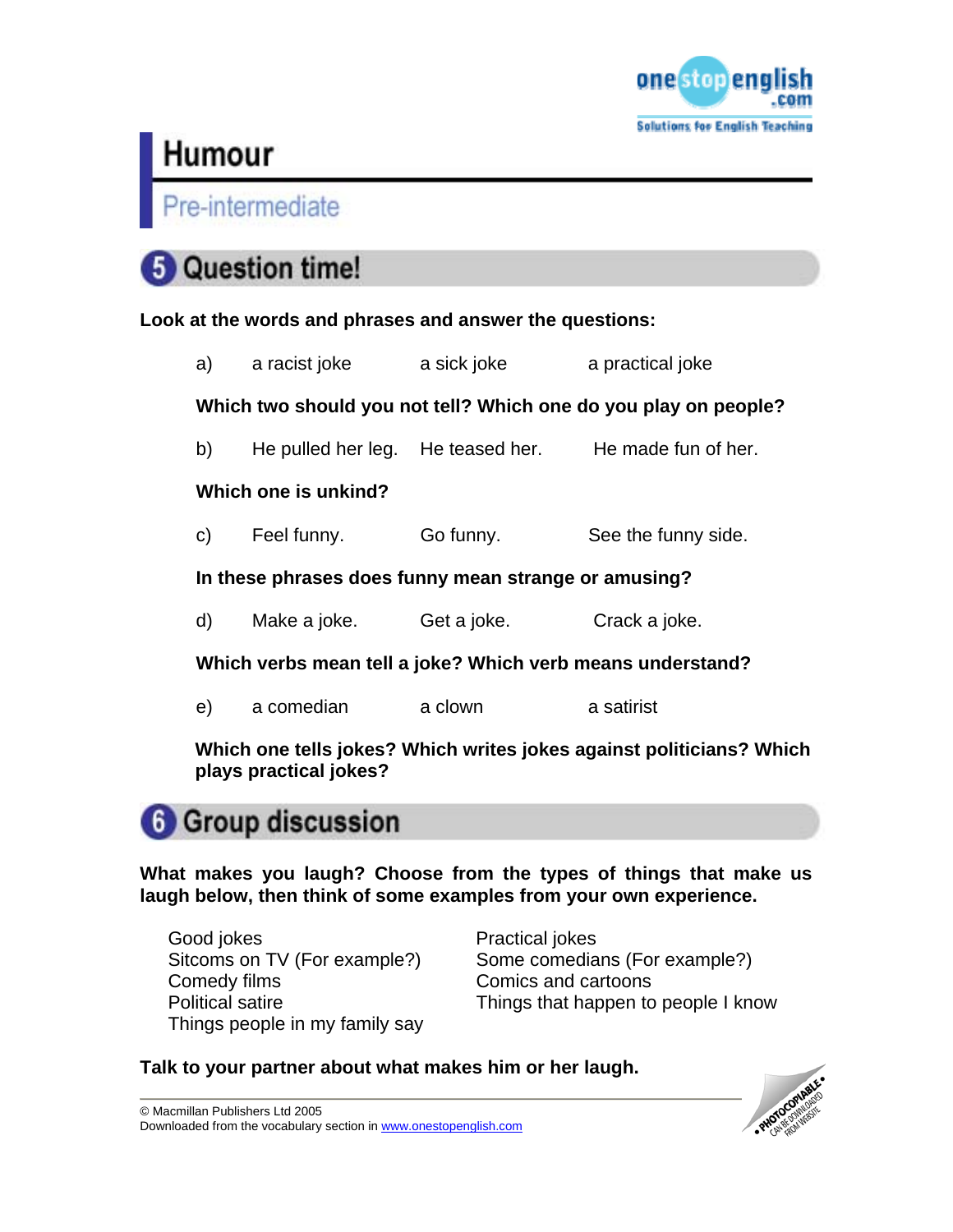

## re-intermediate

### **Teacher's notes – Humour (Pre-intermediate)**

**1 Lead in by asking the students** *what makes you laugh?* **You should be able to elicit jokes, comedy films/programs, cartoons, comics, etc.** 

**Put the students in pairs to read the sentences and decide who is being described.** 

### **Answer:**

- b. a comedian
	- **Ask the students to match the words in** *italics* **with the definitions.**

### **Answers:**

- a. very funny = hilarious
- $b.$  very clever and funny with words = witty
- c. funny and entertaining = amusing
- $d.$  something you say that is funny = jokes
- e. to make a noise when something is funny = laugh
- f. the ability to know something is funny  $=$  sense of humour

### **2 Put the students in pairs to match the verbs to the situations.**

### **Answers:**

- a. Someone says something funny = laugh.
- b. Something unpleasant happens to someone you don't like = snigger.
- c. You have just passed an important  $exam = grin$ .
- d. Someone shows you their new baby = smile.
- e. You are fifteen years old and very silly and your friend says something funny while the teacher is talking = giggle.
- f. Someone takes a photo of you = smile.

### **3 Ask the students to complete the expressions.**

### **Answers:**

- a. He had won. He was so happy he *grinned/was grinning from ear to ear*.
- b. During the lesson, three girls at the back *got the giggles* and had to leave.
- c. I'm going to *wipe that smile off your face*. The next time you speak in class, you will go and see the headmaster.
- d. *Stop laughing at me*! I didn't mean to fall in the water. It's not fair.
- e. Look at the camera, and *give me a big* **smile**.

### **4 Put the students in pairs to match the first line of the children's jokes with the second line, (the punch line).**

### **Answers:**

- A What did the big telephone say to the little telephone?
- B You are too young to be engaged.
- A Why is Sunday so strong?